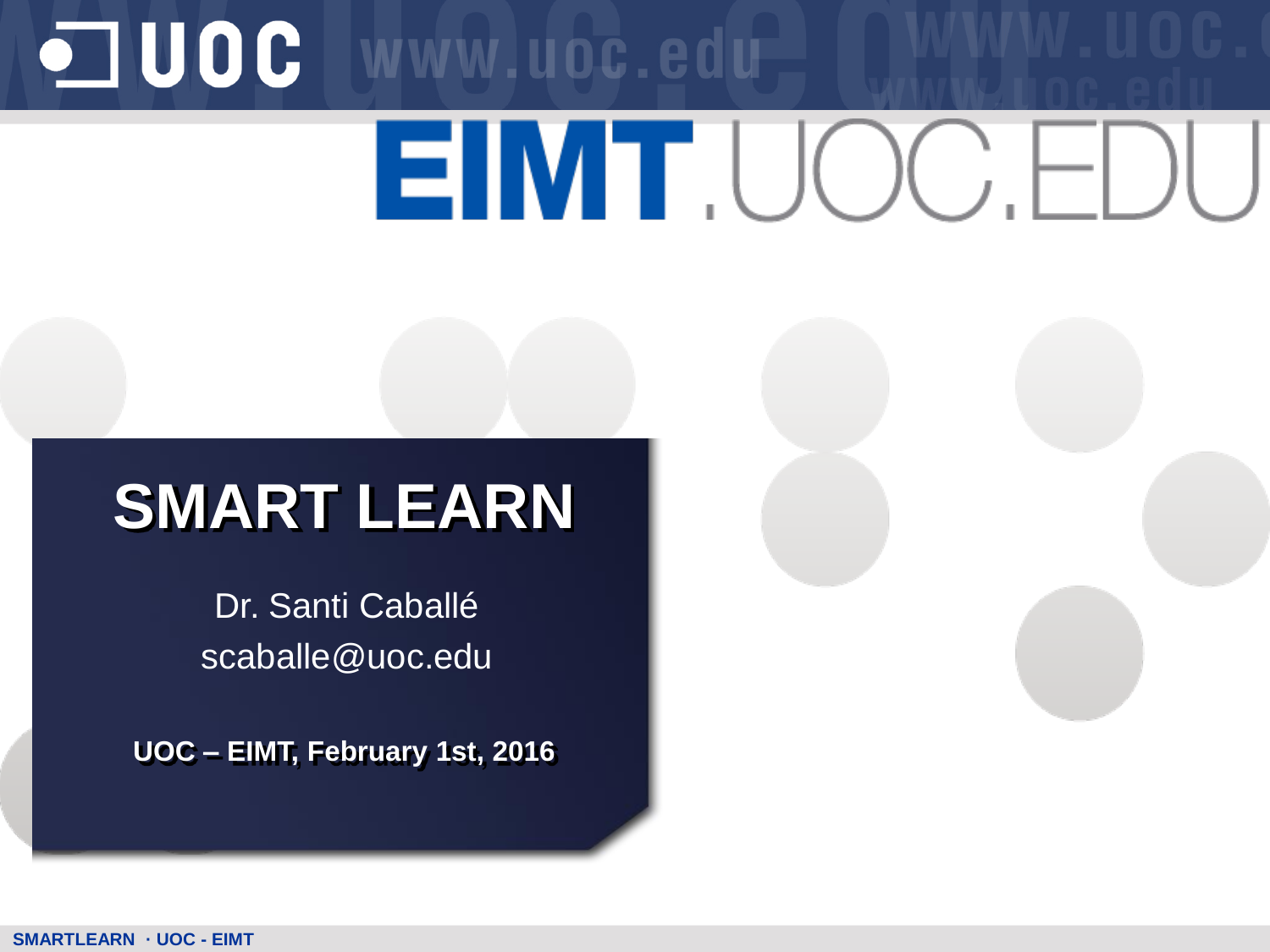#### $\blacksquare$  UOC **MINIMISSION and purpose**

**SMARTLEARN research group** is devoted to the **intensive use of ICT** to improve and enhance any form of **e-Learning** (e-Training, m-Learning, CSCL, etc) from a **multidisciplinary** perspective.

 $\rightarrow$  The ultimate goal is to **meet the demanding and changing requirements** of the next generation of e-Learning systems and services.





SMARTLEARN purpose is to tackle the **full picture** of the e-Learning domain by promoting:

- **conceptualization** of e-Learning systems
- **technological and engineering methodologies**
- developments to be **piloted and integrated** in LMSs
- **dissemination of knowledge**
- **► exploitation** of resulting tools and services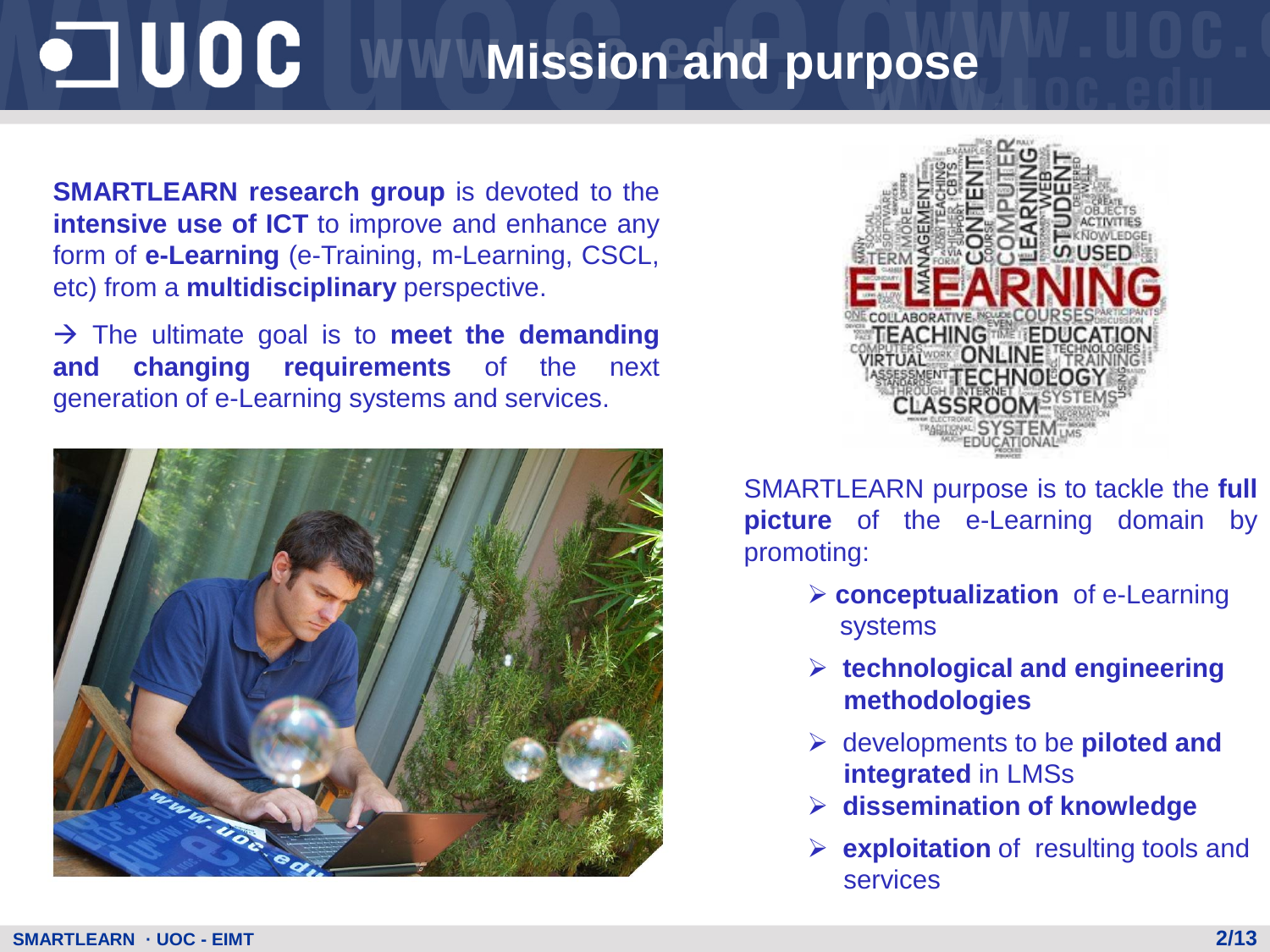#### OUDE **Research group members**



**Dr. Santi Caballé (Leader)** UOC Researcher (since 2003) Collaborative Learning, Learning Analytics, e-Assessment, Distributed Computing, Security, Software Engineering,



**Dr. Jordi Conesa** UOC Researcher (2005) Ontologies, Learning Analytics, Software Engineering,



**Dr. Fatos Xhafa** Research associate (1998) Distributed Computing, Collaborative Learning, **Security** 



**Dr. David Gañan**  Technical staff (1999) CEO DeltaDev (2010) Learning Analytics, Software Engineering



**Dr. Jorge Miguel** Postdoc researcher (2015) CIO IT Systems (2005) Collaborative Learning, **Security** 



**2 PhD students** Learning Analytics, collaborative learning, e-assessment

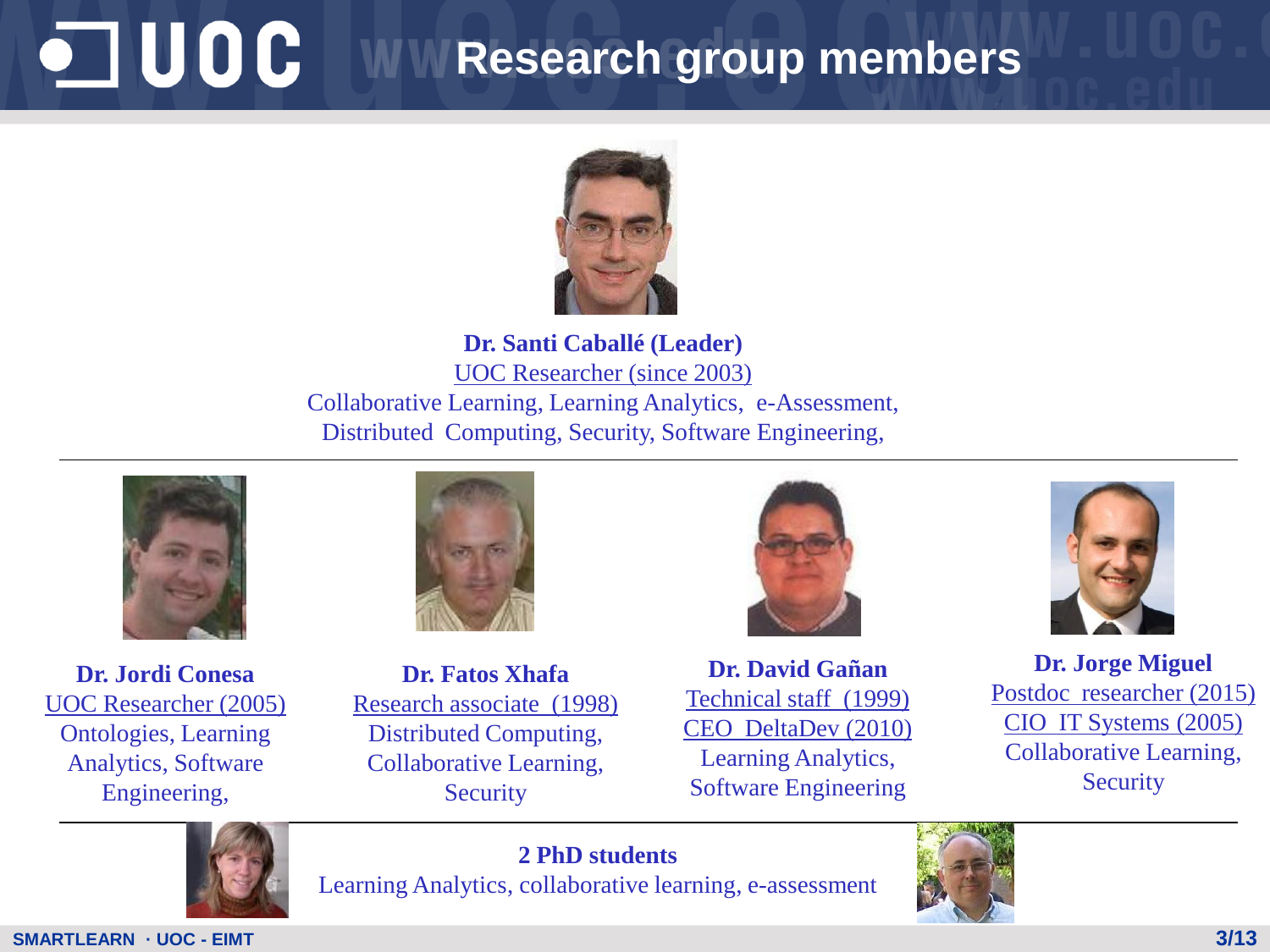#### **Research line 1/3: ICT education through**   $\blacksquare$  UOC **Assessment, LA and Gamification**

- **Goal:** design and **build a set of e-assessment tools and services** to support the learning process in **university ICT degrees** that include very practical competencies, which can only be acquired by means of experience, performing exercises, designs, projects, etc.
- **Keywords:** Formative e-assessment, automatic evaluation, Learning Analytics, Big Data, Gamification, Software Engineering,
- **SMARTLEARN leading researchers:** Dr. Santi Caballé, Dr. Jordi Conesa, Dr. David Gañán.
- **Recent publications:**
	- Caballé, S., Clarisó, R. (2016). **Formative Assessment, Learning Data Analytics and Gamification in ICT Education.** *Book Series "Intelligent Data-Centric Systems".* Elsevier. In process**.** Book Citation Index
	- Miguel, J., Caballé, S., Xhafa, F., Prieto, J. (2015). **A Methodological Approach for Trustworthiness Assessment and Prediction in Mobile Online Collaborative Learning**. *Computer Standards & Interfaces*. In press. ISI-JCR.
	- Gañán, D., Caballé, S., Conesa, J., Xhafa, F. (2015). **An Application Framework to Systematically Develop Complex Learning Resources Based on Collaborative Knowledge Engineering**. International *Journal of Applied Mathematics and Computer Science*, 25(2), 361–375: ISI-JCR.



|                  |                                 |                        |                  |                         |                  | <b>STUDENT STATISTICS</b>                               |                           |                            |                              |                                           |                   |                             |
|------------------|---------------------------------|------------------------|------------------|-------------------------|------------------|---------------------------------------------------------|---------------------------|----------------------------|------------------------------|-------------------------------------------|-------------------|-----------------------------|
| STUDENT POSITION |                                 | <b>ACTIVITY</b>        |                  |                         |                  | <b>PASSIVITY</b>                                        | <b>INPACT</b>             |                            | <b>EFFECTIVITY</b>           |                                           | <b>ASSESSMENT</b> |                             |
| Pos              | <b>Student</b>                  | Total<br>contributions | Proactivity      | <b>Reactivity</b>       |                  | <b>Pending</b><br><b>Pendise</b><br>to rend<br>evaluate | <b>Particis</b><br>import | <b>Replies</b><br>received | <b>Assistment</b><br>rebut   | Peer<br><b><i>HARMARED ASSOCIATED</i></b> | Tutter            | <b>FTNAL</b><br><b>MARK</b> |
|                  | <b>Jacone Cesadesis</b>         | W299 4.5%              | <b>LON 425-1</b> | 3.0/9.33%               | <b>CLASS ON </b> | 00/100 100/100                                          | $\mathbf{X}$              | 376                        | 20/28 200%                   | 6.6/10.0287                               | ٠                 | <b>KRL</b>                  |
|                  | <b>David Femandez</b>           | 47194.2.0%             |                  |                         |                  | 3.0/4.79% 1.0/4.29% 0.0/4.0% 116/195.195/195            | 21 W                      | 374                        | 28/31 90%                    | $-7710717$                                | ٠                 | 4.56                        |
|                  | <b>David Recyclent</b>          | 4/1922 096             |                  |                         |                  | 3.0 V 79% / E 0 V 23% / 0.0 V 9% / 182/105 105/105      | 543                       | 314                        | <b>TA/13 100%</b>            | 2.3/10 (11)                               | ٠                 | 13                          |
| u                | Sergia Acches                   | 18/199 9.0%            |                  |                         |                  | 3.0738 10% 15.073 62% 0.0738 0% 9/181 20/181            | 73                        | 11/10                      | 01/08/92%                    | 6.0/10(33)                                | ٠                 | <b>CAL</b>                  |
|                  | <b>John Kamire County</b>       | 8/103-8.0%             |                  |                         |                  | 1.0.8.12% 7.0.9.87% 0.0.8.0% 117/191.130/191            | as.                       | 470                        | 27/29 85%                    | $-0.8710$ (24)                            | ٠                 |                             |
|                  | <b>Circar Mario</b>             | 8/199.4.0%             |                  |                         |                  | <b>5.0.9.42% 3.0.8.37% 0.0.8.0% 146/191 101/191</b>     | 13.3                      | 28                         | <b>KIND SOON</b> 8-3/10 CH   |                                           | ٠                 | 6.34                        |
|                  | <b>Vicent Bunche</b>            | 1/199.3.0%             | 0.0/8 0%         |                         |                  | A.D.N. 100% 0.D.N.ON 33/203 162/193                     | 3.0                       | <b>DO</b>                  | AT/32 90% 3.8/10 (22)        |                                           | ٠                 | 4.28                        |
|                  | <b>Transfers Just</b><br>Garcia | 9709-2256              | 2.0/9.22%        |                         |                  | 7.0/6.77% 0.0/4.9% 123/199.190/190                      | 14.0                      | 10/9                       | 83723 89%                    | 5.5/10 (34)                               | ٠                 | 6.27                        |
|                  | 11 Lain José Salami             | 12/199.0.0%            |                  |                         |                  | 2.072 155, 10.577 476, 0.577 06, 74/127, 16/147         | 11                        | 7/12                       | 17/17 100% 8.4/10 (21)       |                                           | z.                | 4.26                        |
|                  | 101 Lida Castilale              | 3/1923.5%              |                  |                         |                  | 2.0/3 66% / 1.0/3 33% 8.0/3 (% 183/196 186/196          | -8.5                      | <b>US</b>                  | 3/3 100%                     | 6.5/10 (8)                                | ٠                 | 4.22                        |
| m                | <b>Monai Virtuezz</b>           | 5/199 2.5%             |                  |                         |                  | 4.0/5.02% 1.0/5.20% 0.0/5.0% 168/194.194/194            | 2.0                       | 3/5                        | 13/13 100% 3.7/10 (13)       |                                           | ٠                 | 4.19                        |
|                  | 121 Lisia Martiner              | 20/199<br>17.19.       |                  |                         |                  | LOUIS 3% 19.0/20 93% 0.0/20 0% 23/178 179/179           | 4.8                       | 172                        | 15/15 100% 6.3/10 (01)       |                                           | e.                | 6.38                        |
|                  | <b>131 Ivan Batz</b>            | 6/199/5/196            |                  |                         |                  | 3.0/4.83% 1.0/6.18% 0.0/6.0% 181/193 193/193            | 18.5                      | 876                        | 19/19 2009 8-7/20 (13)       |                                           | $\sim$            | 633                         |
|                  | <b>If Jord Kenny</b>            | 1799-3.9%              | <b>LIVE LINE</b> |                         |                  | ART 45% BAT IN 111/192 182(192)                         | n.                        | w                          | AAM LINGTON                  | <b>A. USB (36)</b>                        | ٠                 | 63                          |
|                  | 137 Alois Carocolo              | 7/100 3.5%             | 1.077.42%        |                         |                  | 4.07.57% 0.07.0% 143/102 102/102                        | 13.5                      | 377                        | \$7,82,91%                   | <b>B-A/10 (37)</b>                        |                   | 4.01                        |
| w                | <b>Adoración Gercia</b>         | 1/190 2.5%             | TAN 20%          |                         |                  | 4.00.80% 0.00.0% 141/194.156/194                        | -2.0                      | 475                        | 14/16 87%                    | 6.3/10 (21)                               | ٠                 | 3, 11                       |
|                  | 171 Steen Prizes                | 11996 3.5%             |                  |                         |                  | 100 PM 1207-1006 ANT PM 95/152-102037                   | ٠×                        | <b>AIT</b>                 |                              | 22231 IEPS - A A/10 CEO                   | $\sim$            | K.M.                        |
|                  | <b>histi lington</b> far        | Linda & Tax            |                  | 1.533.30096. 6.523.096. |                  | And my shares retrien                                   | 33.75                     | 38                         | <b>ESPARATOR - SUMMITTEE</b> |                                           |                   | 3, 141                      |
|                  |                                 |                        |                  |                         |                  |                                                         |                           |                            |                              | G Stand                                   |                   | PL 190% -                   |

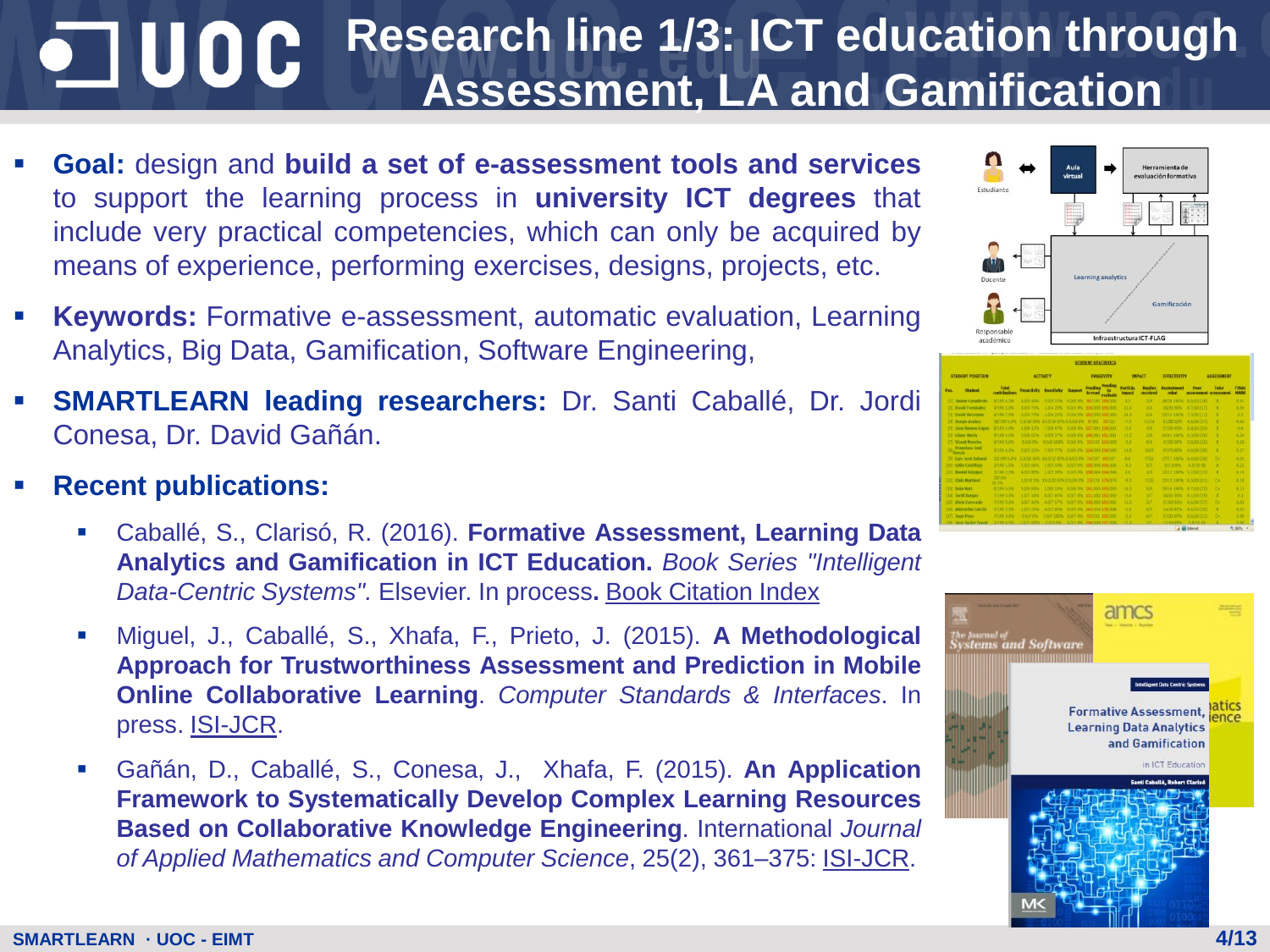#### **Research line 2/3: Multi-modal emotion-** $\blacksquare$  UOC **awareness e-learning tools**

- **Goal:** Develop tools and services which support the **detection and representation of learners' emotions**, as well as emotion-based learning adaptation and affective feedback. The aim is to improve **learners' drop-out rates**, **satisfaction** and **learning performance**,
- **Keywords:** Emotional awareness, affective feedback, multi-modal sensing and interface detection, Software Engineering.
- **SMARTLEARN leading researchers:** Dr. Santi Caballé, Dr. Jordi Conesa, Dr. David Gañán, Dr. Fatos Xhafa.
- **Recent publications:**
	- Caballé, S., Mora, N., Feidakis, M., Gañán, D., Conesa, J., et al. (2014). **CC-LR: Providing Interactive, Challenging and Attractive Collaborative Complex Learning Resources**. *Journal of Computer Assisted Learning,* 30(1), 51–67. ISI-JCR.
	- Feidakis, M., Caballé, S., Daradoumis T., Gañán, D., Conesa, J. (2014). **Providing emotion awareness and affective feedback to virtualized collaborative learning scenarios**. *International Journal of Continuing Engineering Education and Life-Long Learning*, 24(2),141-167. Indexed in: Scopus, Compendex, Inspec, Scirus.
	- Feidakis, M., Daradoumis, T., Caballé, S., Conesa, J., Gañán, D. (2013). **A Dual-Modal System that Evaluates User's Emotions in Virtual Learning Environments and Responds Affectively.** *Journal of Universal Computer Science*, 19(11)., 1638-1660. ISI-JCR.



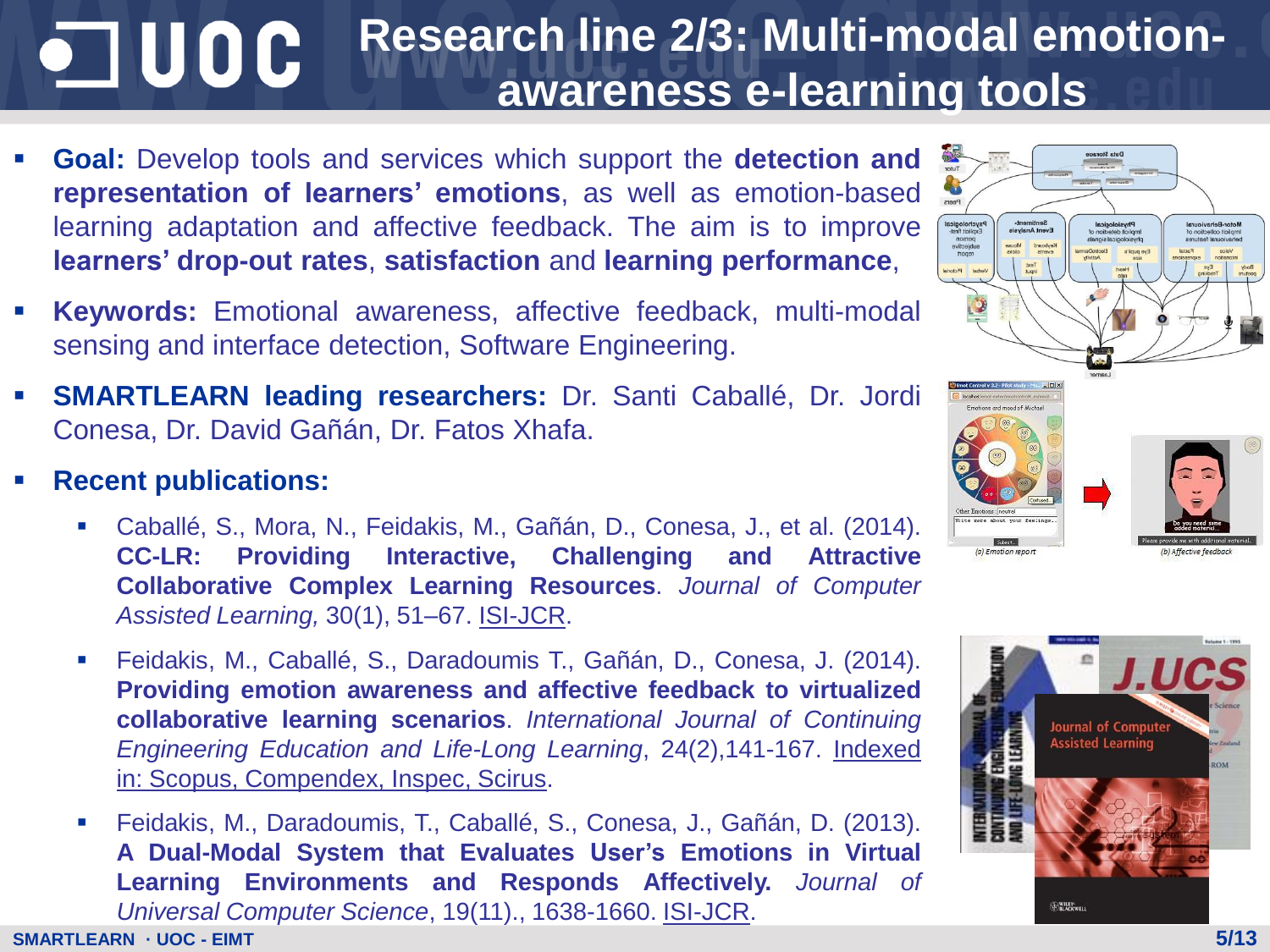#### **Research line 3/3: Information models for**   $\blacksquare$  UOC **enhancing security in eLearning**

- **Goal:** Design innovative **security solutions**, based on methodical approaches, to provide e-Learning designers and managers with guidelines for **incorporating security into on-line learning**. The aim is to **support all security processes** involved in e-Learning design and management, such as security analysis, learning activities design, detection of anomalous actions, etc.
- **Keywords:** Information security, collaborative learning, Trustworthiness, massive data processing, distributed computing, AI
- **SMARTLEARN leading researchers:** Dr. Santi Caballé, Dr. Fatos Xhafa, Dr. Jorge Miguel.
- **Recent publications:**
	- Miguel, J., Caballé, S., Xhafa, F. (2015). **Trustworthy Web Services for Secure e-Assessment in Collaborative Learning Grids.** *International Journal of Web and Grid Services.* In press**.** ISI-JCR.
	- Miguel, J., Caballé, S., Xhafa, F., Prieto, J. (2015). **Security in Online Web Learning Assessment. Providing an Effective Trustworthiness Approach to Support e-Learning Teams**. *World Wide Web Journal,*18(6), 1655–1676. ISI-JCR.
- **SMARTLEARN · UOC - EIMT** Miguel, J., Caballé, S., Xhafa, F., Prieto, J. (2014). **Massive Data Processing Approach for Effective Trustworthiness in Online Learning Groups**. *Concurrency and Computation: Practice and Experience* , 27(8), 1988–2003. ISI-JCR.





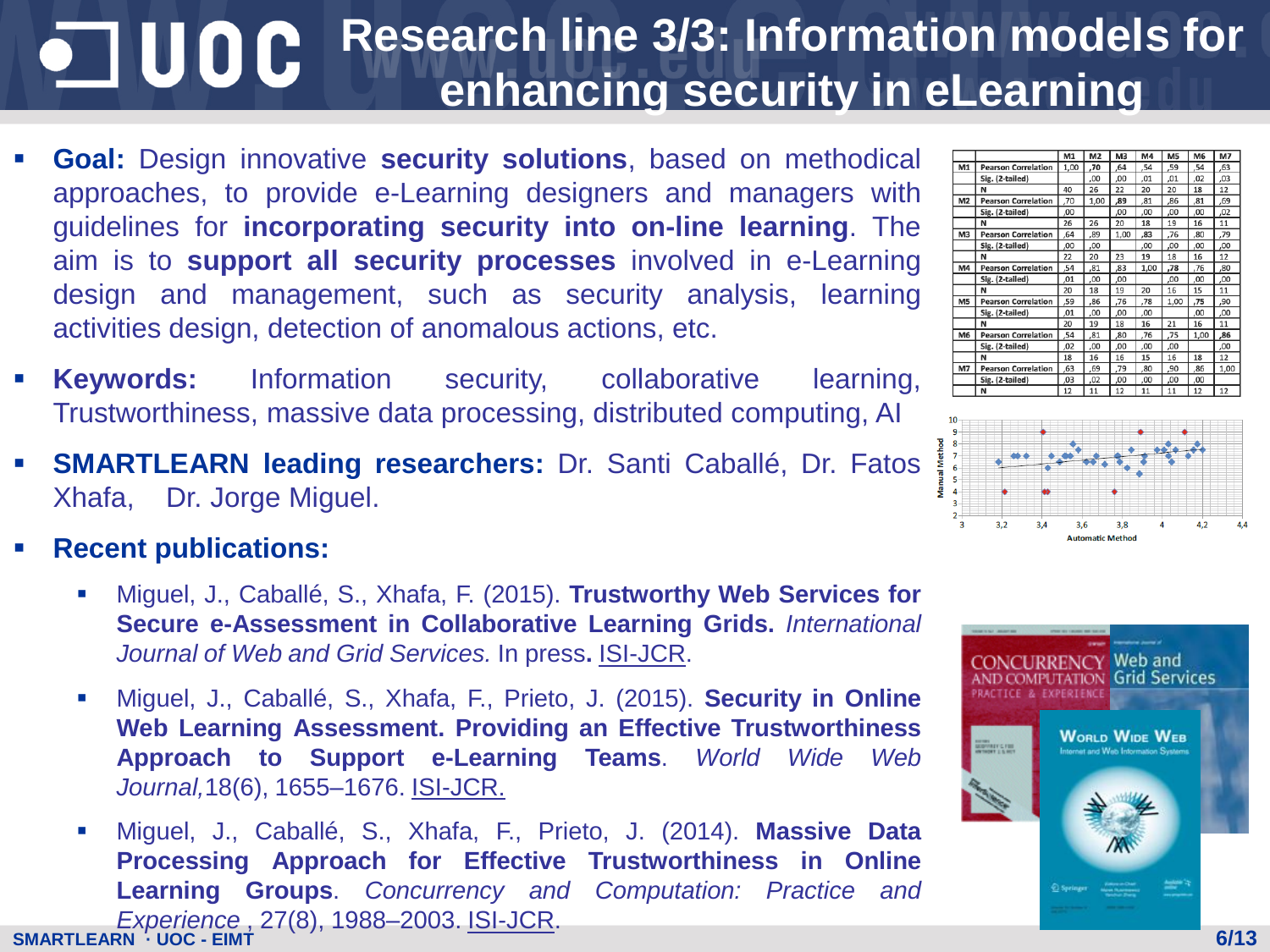## $\blacksquare$  UOC

### **Objective 1/3: Research excellence**

- **1. Funding:** SMARTLEARN is **self-funded** and **economically selfsufficient** in order to have the required resources to conduct highquality research. Main funding targets:
	- Prepare project proposals for **2016 H2020 calls**  ("Technologies for Learning and Skills").
	- Project proposals for **2016 Spanish programs** ("Excelencia")
	- Apply for **UOC grants** to help prepare research project proposals and cover mobility expenses.



- **2. Dissemination:** SMARTLEARN aims at **quantity and quality publication production**. Main targets:
	- Paper submission to specialized **conference** tracks and **indexed journals**.
	- Edition of **books** and **special issues** of journals
	- **Create new research journals** specialized in SMARTLEARN topics
	- **Organize workshops and conferences** to widely disseminate the SMARTLEARN topics.

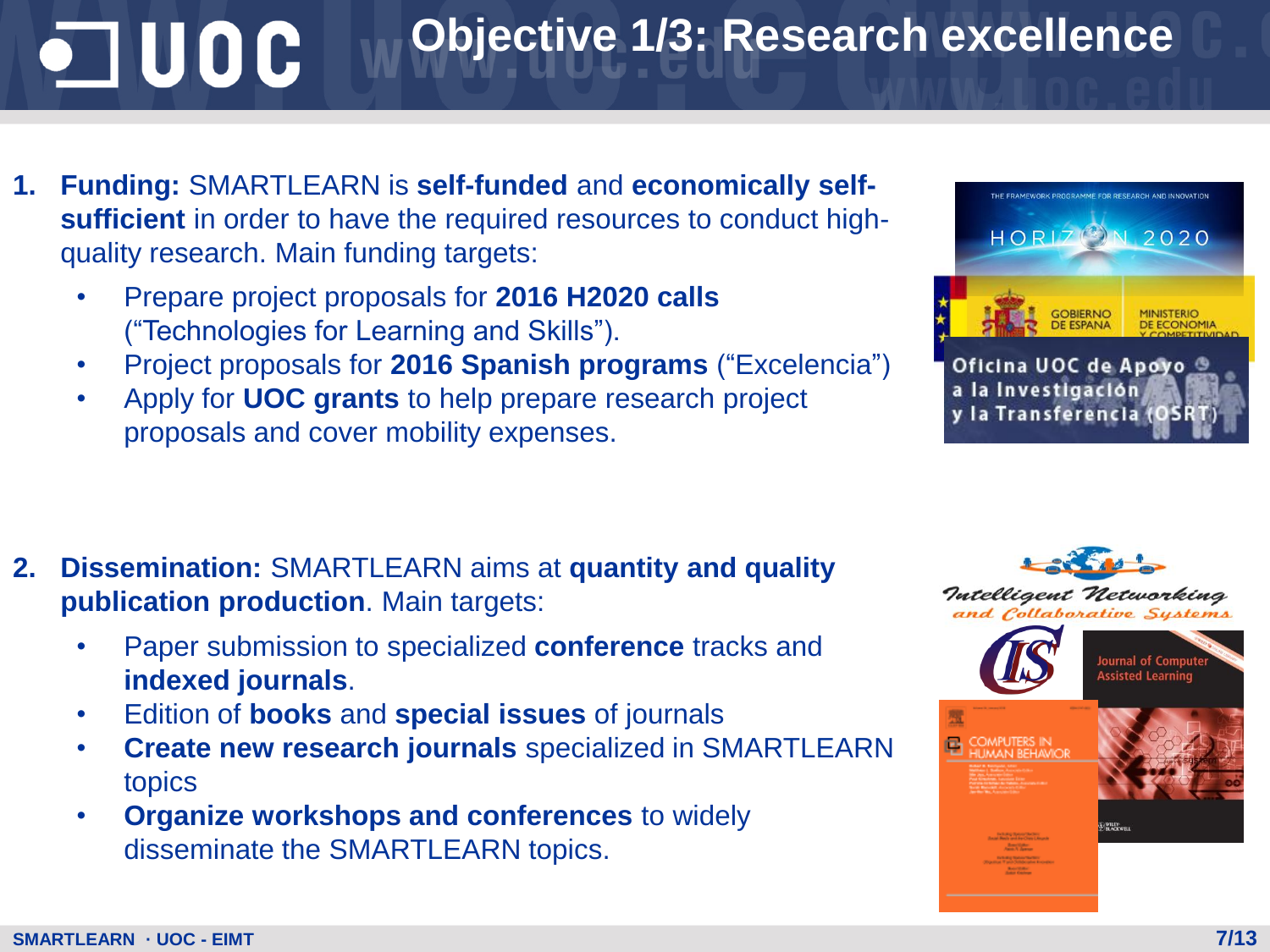#### **Objective 2/3: Internationalization and**   $\blacksquare$  UOC **talent recruitment**

- **1. Conference organization:** SMARTLEARN members organize a number of international conferences, workshops and research events:
	- Guarantee **collaboration/networking** with international researchers in SMARTLEARN topics
	- Meet **research groups (partners)** to jointly prepare cooperative project proposals
	- Identify **research centers** in the same field to foster researchers' mobility in both ways.
- **2. Mobility:** SMARTLEARN in/out mobility is essential to **acquire and attract experience** that enrich the group. Main actions:
	- **Long and short stays** in other universities, research centers and companies (SME) will be promoted
	- **Prepare mobility grant** proposals
	- **Attract external pre- and post-doctorate** researchers for short and long stays at EMT within the SMARTLEARN group.
	- **Invite prestigious experts** (visiting professors) to share knowledge and establish firm and stable collaborations.

|  | ernational Conferences on Complex, Intelligent, and Software Intensive Systems (CISIS                                                                                                                                                                                                                                                                                                                                                                                                                                                                                                                                                |  |  |  |  |  |  |  |  |
|--|--------------------------------------------------------------------------------------------------------------------------------------------------------------------------------------------------------------------------------------------------------------------------------------------------------------------------------------------------------------------------------------------------------------------------------------------------------------------------------------------------------------------------------------------------------------------------------------------------------------------------------------|--|--|--|--|--|--|--|--|
|  | <b>Invitation Letter to organize the 2017 CISIS conference</b>                                                                                                                                                                                                                                                                                                                                                                                                                                                                                                                                                                       |  |  |  |  |  |  |  |  |
|  | Fukuoka, Japan, 02 September 2015                                                                                                                                                                                                                                                                                                                                                                                                                                                                                                                                                                                                    |  |  |  |  |  |  |  |  |
|  | Dear Dr. Santi Caballé.                                                                                                                                                                                                                                                                                                                                                                                                                                                                                                                                                                                                              |  |  |  |  |  |  |  |  |
|  | I am pleased to inform you that your request to organize the 11th edition of CISIS<br>conference in summer of 2017 has been accepted. I am also delighted to invite your<br>institution (Universitat Oberta de Catalunya) to manage the local organization of the<br>conference in Barcelona, thus becoming the UOC the main sponsor supporting the 2017<br>edition of the conference.                                                                                                                                                                                                                                               |  |  |  |  |  |  |  |  |
|  | I trust that this invitation letter will assist you in obtaining the permission of your<br>institution to organize the conference in Barcelona. As talked in our conversations, the<br>UOC is only expected to provide the appropriate rooms to hold the conference sessions<br>(approximately 8 regular rooms to hold the parallel sessions plus an auditorium room to<br>hold the plenary sessions). All the conference services, including social events,<br>accommodation, meals, registration, etc will solely be managed by the CISIS organizers,<br>the UOC is not expected to get involved in this part of the organization. |  |  |  |  |  |  |  |  |
|  | I look forward to start organizing with you the 2017 edition of CISIS!                                                                                                                                                                                                                                                                                                                                                                                                                                                                                                                                                               |  |  |  |  |  |  |  |  |
|  | Sincerely,<br><b>Prof. Leonard Barolli</b>                                                                                                                                                                                                                                                                                                                                                                                                                                                                                                                                                                                           |  |  |  |  |  |  |  |  |
|  | On behalf of the CISIS organizers<br><b>Leonard Barolli</b><br><b>Full Professor</b><br>Department of Information and Communication Engineering<br>Faculty of Information Engineering<br>Fukuoka Institute of Technology (FIT)<br>3-30-1 Watiro-Hoashi, Higashi-ku, Fukuoka 811-0295 Japan<br>Tel: +81-92-606-4970<br>Fax: +81-92-606-4970<br>E-mail: baroll@fit.ac.jp                                                                                                                                                                                                                                                               |  |  |  |  |  |  |  |  |



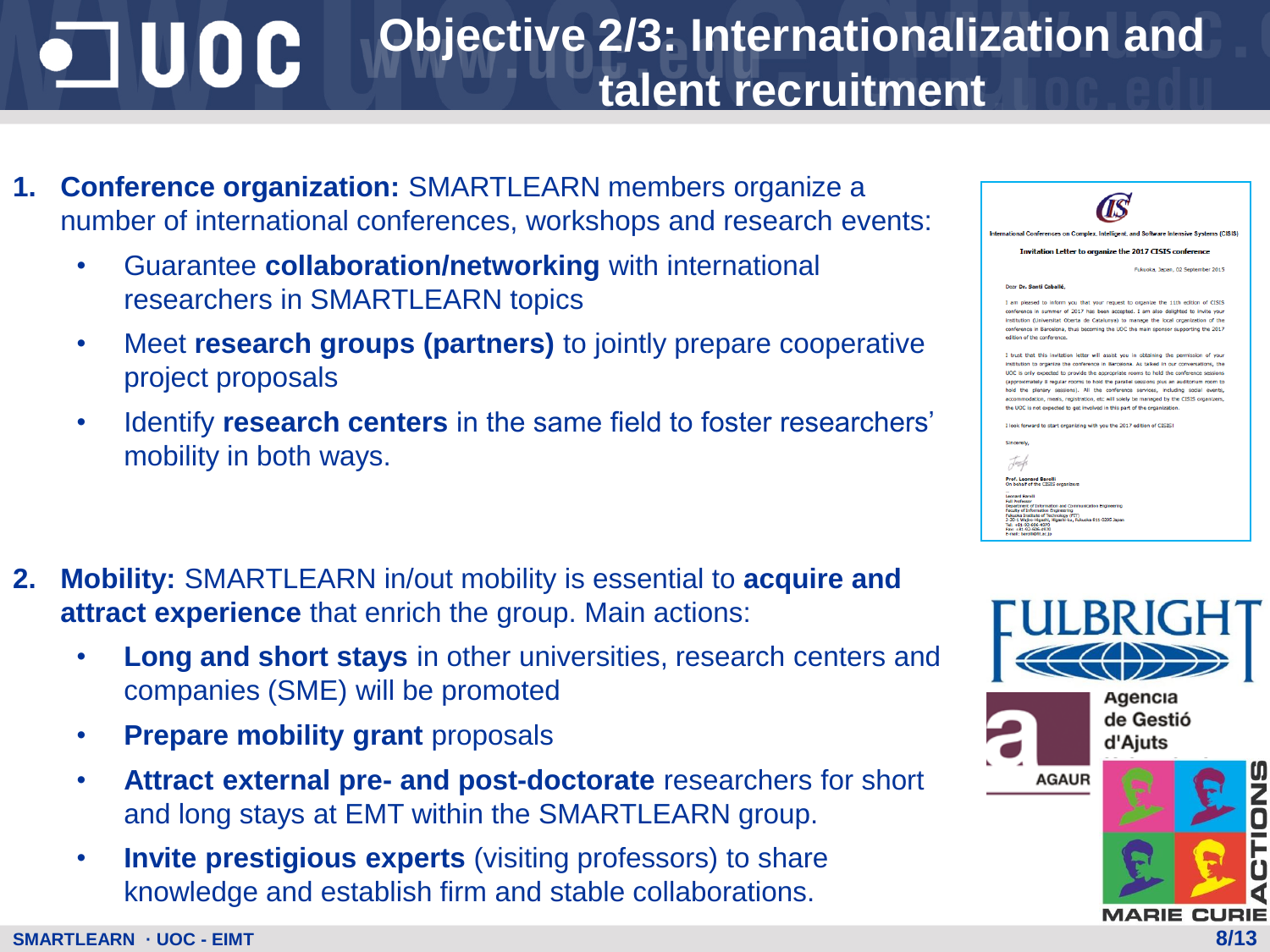## OUDE

**1. Event organization** is the driving force to meet companies and professionals to **transfer the knowledge** acquired in SMARTLEARN in terms of eLearning systems and services:

**Objective 3/3: Knowledge transfer** 

- Organize the innovative events **Synergys22@** co-organized with SMARTLEARN, 22@Barcelona and KIMbcn.
- Involve **UOC's network of associated companies** and the **technological companies** affiliated with the **Barcelona City Council**
- Create **strong collaboration between public and private bodies**  from academia, industry and government (Triple Helix model).



- **UOC Educational Technology** bridges the SMARTLEARN results and its deployment and maintenance in the UOC Virtual Campus
- **UOC Teaching collaborators and students** are part of the pilots to experiment with the developed systems and tools.
- **Corporate training programs** based on UOC model to gain knowledge from SMARTLEARN results.



#### **The Triple Helix Model**





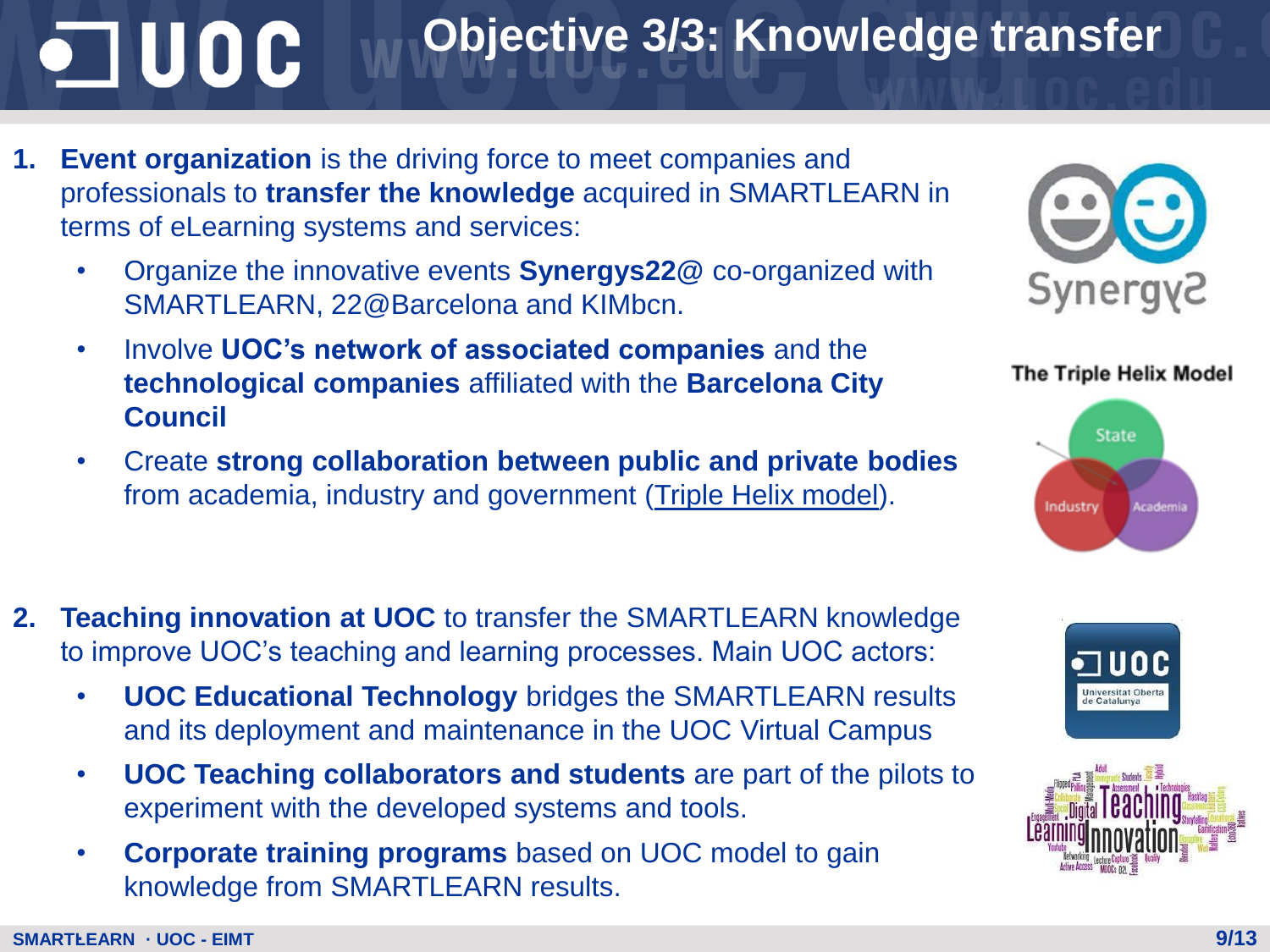## $\blacksquare$  UOC

### **Methodology and singularity**

#### • **SMARTLEARN group is structured as a matrix:**

- Researchers from **multidisciplinary disciplines**  form part of the group (SMARTLEARN members, eLC research groups)
- → **UOC management staff**, associated companies and professionals of educational technologies, legal aspects and exploitation services
- **All participants are integrated in SMARTLEARN as permanent and active participants**
	- $\rightarrow$  Preparation of research project proposals
	- $\rightarrow$  Group administrative and economic management of the group,
	- $\rightarrow$  Contact with exploitation companies
	- $\rightarrow$  Patent management, etc.
- **SMARTLEARN** covers all the **scientific**, **methodological** and **technological** perspectives of the **eLearning** research (ie. full picture)
	- $\rightarrow$  from the pedagogical models till the technological implementations, evaluation and exploitation.
	- → **SMARTLEARN technological research lines are unique** and provide outstanding opportunities to **enhance the eLearning experience** at greater levels of satisfaction while **improving the learning outcomes**.